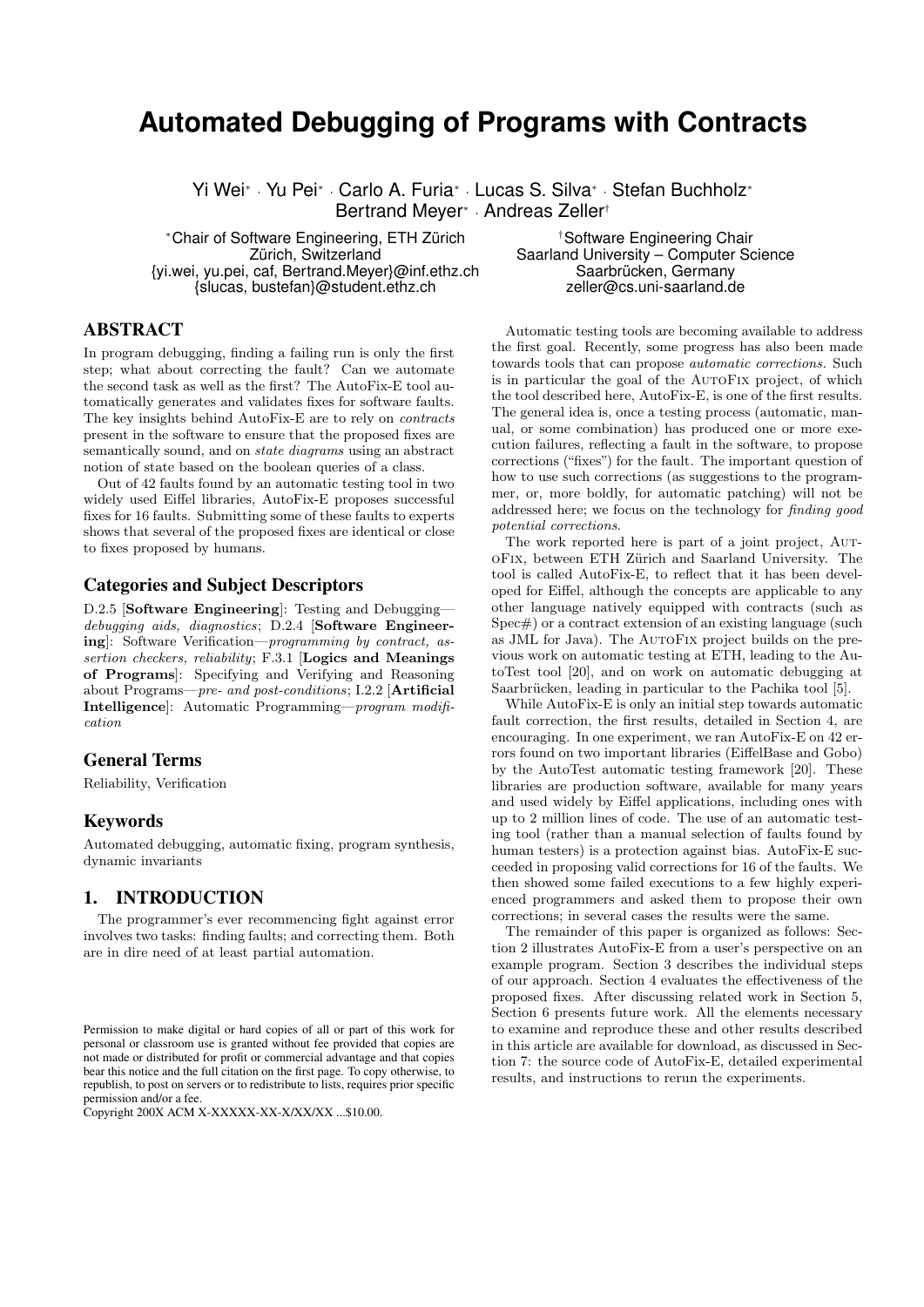Listing 1: Calling duplicate when before holds violates the precondition of item.

```
1 duplicate (n: INTEGER): like Current
2 −− Copy of subset beginning at cursor position
3 −− and having at most n elements.
4 require
\frac{5}{5} non_negative: n > 06 local
7 pos: CURSOR
8 counter: INTEGER
9 do
10 pos := cursor11 create Result.make
12 from until (counter = n) or else after loop
13 Result. put left (item)
14 forth
15 counter := counter + 1
16 end
17 \hspace{1.5cm} qo\_to \hspace{1cm} (pos)18 end
1620 item: G = - Current item
21 require
22 not_off: (not before) and (not after)
```
# 2. AN AUTOFIX EXAMPLE

Let us first demonstrate AutoFix-E from a user's perspective. Listing 1 shows an excerpt of the EiffelBase class  $TWO_WAY\_SORTED\_SET$ —a collection of objects, with a cursor iterating over the collection. The cursor may point before the first or after the last element; these conditions can be queried as boolean functions before and after .

The *duplicate* routine takes a nonnegative argument  $n$ and returns a new set containing at most  $n$  elements starting from the current position of cursor. After saving the current position of cursor as pos and initializing an empty set as Result, duplicate enters a loop that navigates the set data structure and iteratively adds the current item to Result , calls forth to move to the next element in the set, and updates the counter.

During automated testing, AutoTest discovered a defect in *duplicate*. The precondition of routine *item* (also shown in Listing 1) requires that not before and not after both hold—that is, the cursor is neither before the first element nor after the last. The loop exit condition, however, only enforces the second condition. So if a call to duplicate occurs when before holds, the call to item will violate item's precondition, resulting in a failure.

For this failure, AutoFix-E automatically generates the fix shown in Listing 2, replacing the lines 13–15 in Listing 1. The fix properly checks for the previously failing condition (before) and, by calling forth, brings the program into a state such that the problem does not occur.

How does AutoFix-E generate this fix? Two properties in particular distinguish AutoFix-E from previous work in the area, namely the reliance on contracts and on boolean query abstraction:

Contracts associate specifications, usually partial, with software elements such as classes or routines (methods). The work on AutoTest has already shown that contracts significantly boost automatic testing [4].

# Listing 2: Fixed loop body generated by AutoFix-E

```
13 if before then
14 forth
15 else
16 Result. put_left (item)
17 forth
18 counter := counter + 1
19 end
```
AutoFix-E illustrates a similar benefit for automatic correction: as a failure is defined by a contract violation, knowledge about the contract helps generate a fix not just by trying out various syntactical possibilities, but by taking advantage of deep semantic knowledge about the intent of the faulty code. For example, if the evidence for the failure is that an assertion  $q$  is violated, and analysis determines that a certain routine  $r$  has  $q$  as part of its postcondition, adding a call to  $r$  may be a valid fix.

Boolean queries of a class (boolean-valued functions without arguments) yield a partition of the corresponding object state into a much smaller set of abstract states. This partition has already proved useful for testing [15], and it also helps for automatic correction, by providing the basis for state/transition models.

These two properties form the core of our approach, detailed in the following section.

# 3. HOW AUTOFIX WORKS

Let us now describe the detailed steps of our approach. Figure 1 summarizes the individual steps from failure to fix, detailed in the following subsections.

## 3.1 Contracts and Correctness

AutoFix-E works on Eiffel classes [8] equipped with contracts (made of assertions [19]). Contracts constitute the specification of a class and consist of preconditions (require), postconditions (ensure), intermediate assertions (check), and class invariants (translated into additional postcondition and precondition clauses in all the examples).

Contracts provide a criterion to determine the correctness of a routine: every execution of a routine starting in a state satisfying the precondition (and the class invariant) must terminate in a state satisfying the postcondition (and the class invariant); every intermediate assertion must hold in any execution that reaches it; every call to another routine must occur in a state satisfying that routine's precondition.

## 3.2 Testing and Fault Discovery

Testing a routine with various inputs can reveal a fault in the form of an assertion violation. Testing can be manual with the programmer providing a number of test cases exercising a routine in ways that may make it fail—or automatic. In previous work, we developed AutoTest [20], a fully automated random testing framework for Eiffel classes. AutoTest generates as many calls as possible in the available testing time, and reports faults in the form of minimallength failing runs. In practice, AutoTest regularly finds faults in production software [4]. The faults found by AutoTest are a natural input to AutoFix-E; the integration of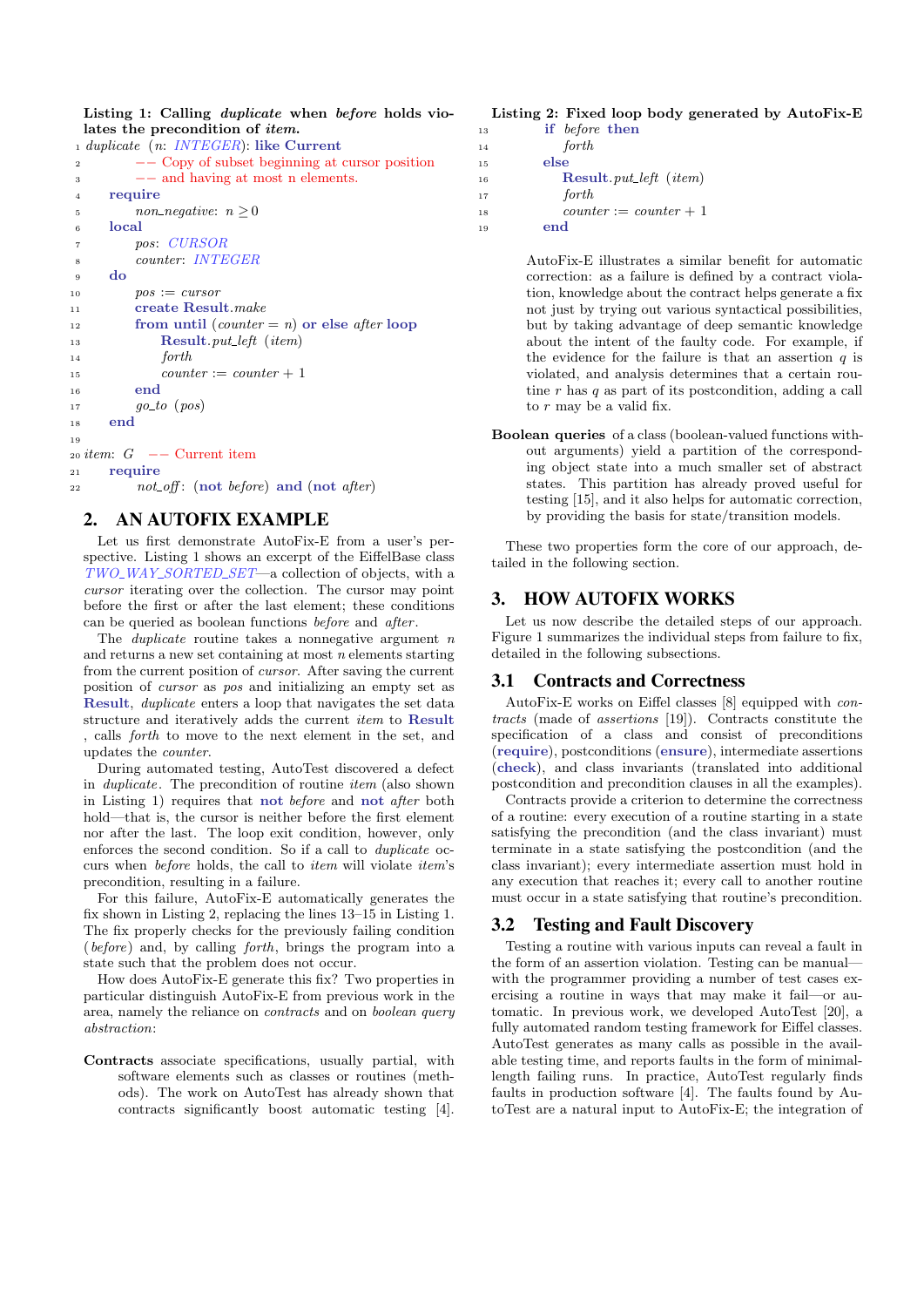

Figure 1: How AutoFix-E works. We take an Eiffel class (Section 3.1) and generate test cases with AutoTest (Section 3.2). From the runs, we extract object states using boolean queries (Section 3.3). By comparing the states of passing and failing runs at the failing location, we generate a fault profile (Section 3.4), an indication of what went wrong in terms of *abstract object state*. From the state transitions in passing runs, we generate a finite-state behavioral model (Section 3.5), capturing the normal behavior in terms of control. Both control and state guide the generation of fix candidates (Section 3.6), with special treatment of linear assertions (Section 3.7). Only those fixes passing the regression test suite remain (Section 3.8).

the two tools is intended to provide a completely automated "push-button" solution to the testing-debugging phases of software development. AutoFix-E can, however, work with any set of test cases exposing a fault, whether these cases have been derived automatically or manually.

## 3.3 Assessing Object State

To generate fixes, we first must reason about where the failure came from. For this purpose, we assess object state by means of boolean queries.

# *3.3.1 Argument-less Boolean Queries*

A class is usually equipped with a set of argument-less, boolean-valued functions (called boolean queries from now on), defining key properties of the object state: a list is empty or not, the cursor is on an item or "off" all items, a checking account is overdraft or not. n boolean queries for a class define a partition of the corresponding object state space into  $2^n$  "abstract states". As n is rarely higher than about 15 in practice, the resulting size is not too large, unlike the concrete state space which is typically intractable. Intuitively, such a partition is attractive, because for welldesigned classes, boolean queries characterize fundamental properties of the objects. Our earlier work [15] confirms this intuition for testing applications, showing that high boolean query coverage correlates with high testing effectiveness; our earlier work on fix generation [5] also relied on similar abstractions. The reasons why state abstraction is effective appear to be the following:

- Being argument-less, boolean queries describe the object state absolutely, as opposed to in relation with some given arguments.
- Boolean queries usually do not have any precondition, hence they posses a definite value in any state. This feature is crucial to have a detailed object state at any point in a run.
- Boolean queries are widely used in Eiffel contracts, which suggests that they model important properties of a class.

In all, it is very likely that there exist some boolean query whose value in failing runs is different than in error-free runs.

We have seen some examples of useful boolean queries in Section 2: before and *after* describe whether the internal cursor is before the first element or after the last element in an ordered set. *is\_empty* is another boolean query of the class which, as the name indicates, is true whenever the set contains no elements.

#### *3.3.2 Complex Predicates*

The values of boolean queries are often correlated. Our experience suggests that implications can express most correlations between boolean queries. For example, executing the routine forth on an empty set changes after to true; in other words, the implication

#### is empty implies after

characterizes the effect of routine forth. Such implications are included as predicates for the object state model, because they are likely to make the abstraction more accurate.

Trying out all possible implications between pairs of boolean queries is impractical and soon leads to a huge number of often irrelevant predicates. We therefore use two sources for implications:

- Contracts. We mine the contracts of the class under analysis for implications; these implications are likely to capture connections between boolean queries.
- **Mutations.** We also found it useful to generate three  $mu$ tations for each implication, obtained by negating the antecedent, the consequent, or both. These mutations are often helpful in capturing the object state in faulty runs.

In our ongoing example, the implication is\_empty implies after mutates into:  $(1)$  not *is\_empty* implies after; (2) is\_empty implies not after; and (3) not is empty implies not after.

The resulting set of predicates is called predicate set and denoted by P;  $\Pi$  denotes instead the set  $P \cup \{\text{not } p \mid p \in$ P} including all predicates in the predicate set and their negations.

### *3.3.3 Predicate Pruning*

The collection of boolean queries and implications usually contains redundancies in the form of predicates that are coimplied (i.e., they are always both true or both false) or contradictory (i.e., if one of them is true the other is false and vice versa). Some predicates may also be subsumed by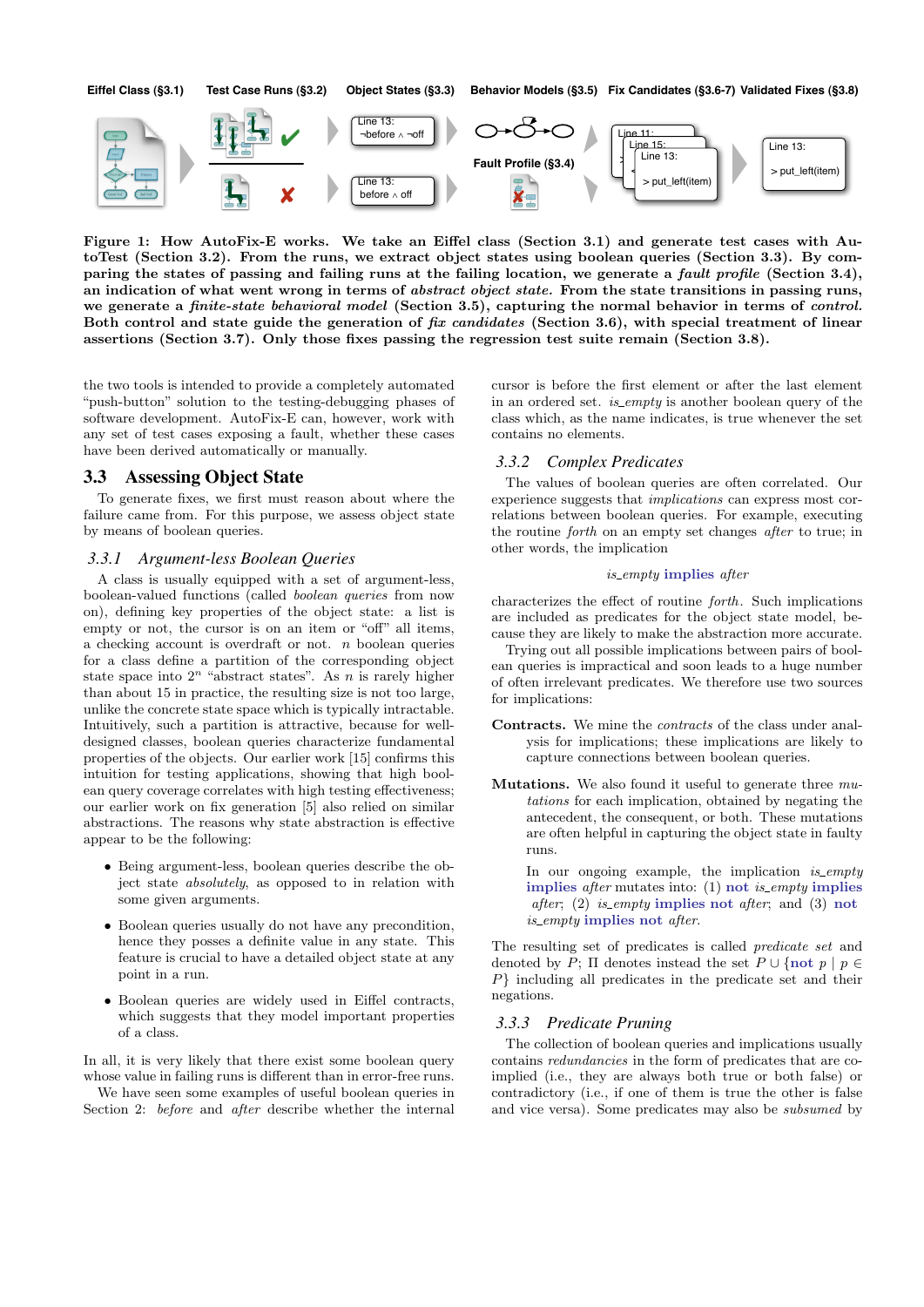class invariants. Redundant predicates increase the size of the predicate set without providing additional information.

To prune redundant predicates out of the predicate set, an automated theorem prover is the tool of choice. We use Z3 [6] to check whether a collection of predicates is contradictory or valid, and remove iteratively redundant predicates until we obtain a suitable set—neither contradictory nor valid. While there is in general no guarantee that this procedure gives a minimal set, the relationships among predicates are sufficiently simple that this unsophisticated approach gives good results.

## 3.4 Fault Analysis

Once we have extracted the predicates, we need to characterize the crucial difference between the passing and failing runs. To characterize this difference, AutoFix-E runs Daikon [11] to find out which of the predicates in Π (determined in Section 3.3) hold over all passing and failing runs, respectively.<sup>1</sup> When these *state invariants* are taken immediately before the instruction whose execution triggers the failure, they characterize the passing state and failing state, respectively; their difference is what characterizes the failure cause.

### *3.4.1 Fault Profiles*

We first consider all passing runs and infer a state invariant at each program location that is executed. Then, we perform the same task with the set of failing runs for the bug currently under analysis; the failing runs cannot continue past the location of failure, hence the sequence of invariants will also stop at that location. The results of this phase are two sequences of invariants, a pair for each executed location up to the point of failure.

Comparing these pairs of failing and passing states results in a fault profile. The fault profile contains all predicates that hold in the passing run, but not in the failing run. This is an an alleged indication of what "went wrong" in the failing run in terms of abstract object state.

In the case of routine duplicate , AutoFix-E finds out that before the location of the exception, the following state invariant hold only in failing test cases, and thus are part of the fault profile:

#### before  $\land$  exhausted  $\land$  off

Any of these three predicates may be the cause of the the precondition violation. To narrow down the cause further, we use two heuristics:

- 1. We keep only predicates in the failing state invariants that imply the negation of the violated assertion.
- 2. Among those remaining predicates, we attempt to find out a strongest one (if possible).

Again, Z3 does the reasoning. In our example, all three predicates imply the negation of the violated precondition, so the first heuristic does not help. The second heuristic, though, finds out that before implies off and before implies exhausted. Being the antecedent in both implications, before is very likely to be the cause of the assertion violation.

Formally, the fault profile is constructed as follows: For a given location  $\ell$ , let  $I_{\ell}^+ \subseteq \Pi$  and  $I_{\ell}^- \subseteq \Pi$  be the sets of predicates characterizing the passing and failing state, respectively. The fault profile at location  $\ell$  is the set  $\Phi_{\ell} \subseteq \Pi$ of all predicates  $p \in \Pi$  for which  $p \in I_{\ell}^+ \wedge p \notin I_{\ell}^-$  holds; it characterizes potential causes of errors at  $\ell$ .

#### *3.4.2 Fixing as a Program Synthesis Problem*

Using the fault profile at the program point where a failure occurs, we can formulate the problem of finding a fix as a program synthesis problem. Let fail\_state and pass\_state be the invariants characterizing the failing and passing runs, respectively. Any piece of code that can drive the program state from *fail\_state* to *pass\_state* is a candidate fix which, if executed at the point of failure, would permit normal continuation of the failing run. Formally, we are looking for a program fix that satisfies the specification:

#### require fail\_state do fix ensure pass\_state

The underlying assumption is that program  $\hbar x$  is in general sufficiently simple—consisting of just a few lines of code and that, consequently, it can be generated automatically.

## 3.5 Behavioral Models

Now that we can characterize the difference between passing and failing state, we need to know how to reach the passing state—that is, how to synthesize a fix. Building on our previous experiences with Pachika [5], AutoFix-E extracts a simple finite-state behavioral model from all error-free runs of the class under analysis.

The behavioral model represents a predicate abstraction of the class behavior. It is a finite-state automaton whose states are labeled with predicates that hold in that state. Transitions are labeled with routine names: a routine m with specification require pre ensure post appears on transitions from a state where pre holds to a state where post holds.



Figure 2: State transitions of forth

As an example, Figure 2 shows the behavioral model for the forth routine from our running example. We can see that if the initial state was *is\_empty*, *after* will always hold after a call to forth. Also, after invoking forth, not before will always hold. Therefore, if we want to reach the not before state, as we would do in our running example to avoid violating the precondition, invoking forth is a possible option.

In general, the built abstraction is neither complete nor sound because it is based on a finite number of test runs. Nonetheless, our experiments showed that it is often sufficiently precise to guide the generation of valid fixes.

In the remainder of this paper, we call routines mutators if they change the state according to the behavioral model; a sequence of mutators (reaching a specific state) is called a snippet.

<sup>&</sup>lt;sup>1</sup>While Daikon also reports other properties as invariants, we are only interested in the boolean query predicates as discussed in Section 3.3.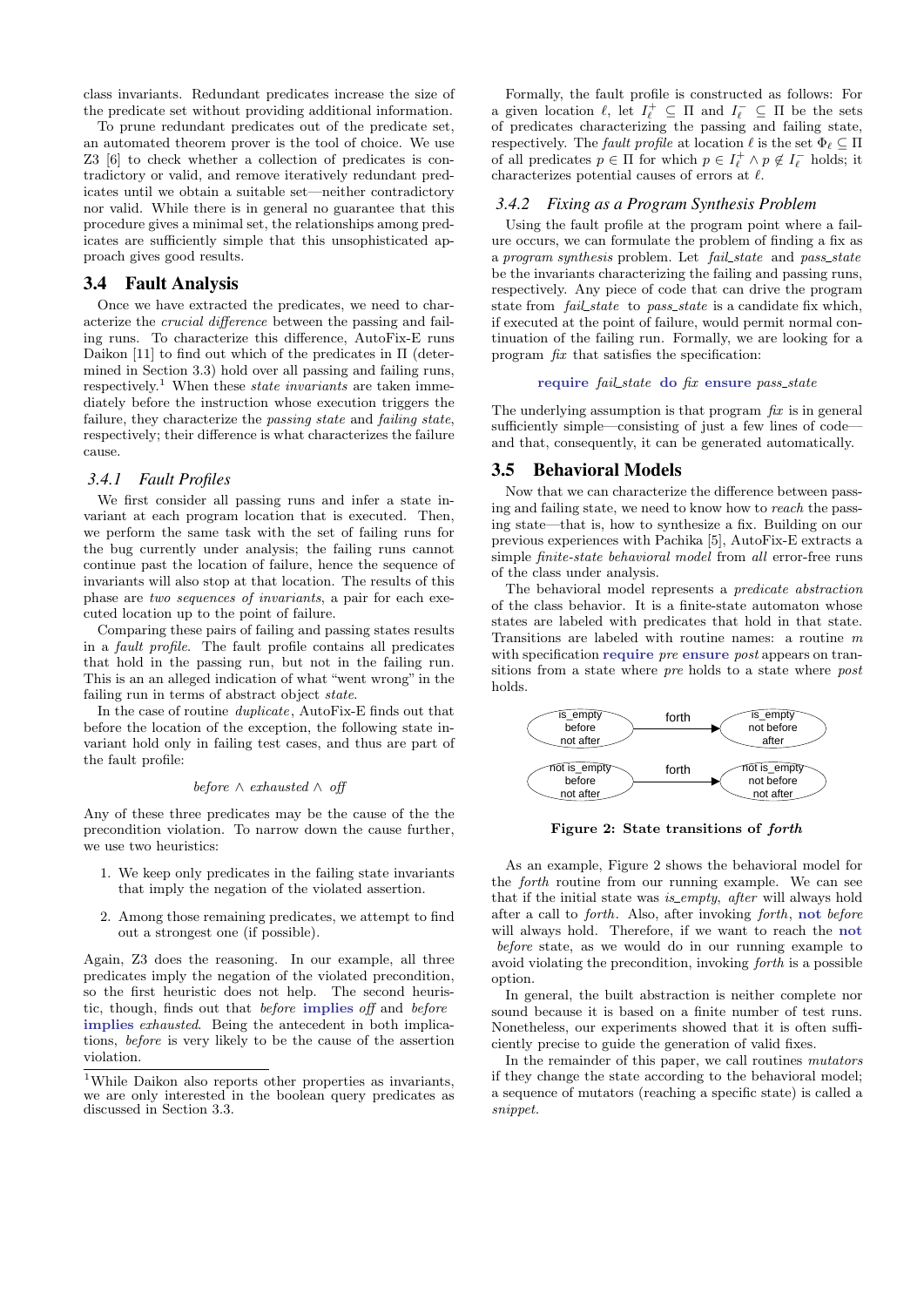#### *3.5.1 Reaching States*

To derive a possible fix from a behavioral model, we need to determine sequences of routine calls which can change the object state appropriately. Formally, this works as follows.

For every predicate  $p \in \Phi_\ell$  in a fault profile,  $M^p$  denotes the set of mutators: the routines that, according to the finite-state model, drive the object from a state where  $p$  does not hold to a state satisfying  $p$ . For a set of predicates  $\phi$ ,  $M^{\phi}$  denotes the set of common mutators  $\bigcap_{p\in\phi}M^p$ .

Sequences of mutators are called snippets. A snippet for a set of predicates  $\{p_1, p_2, \ldots\}$  is any sequence of mutators  $\langle m_1, m_2, \ldots \rangle$  that drive the object from a state where none of  $\{p_1, p_2, \ldots\}$  holds to one where all of them hold. It may be the case that a routine is the mutator for more than one predicate, hence the length of the snippet need not be the same as the size of the set of predicates it affects. For the running example, a predicate off is equivalent to before or after, hence any mutator for before or after is also a mutator for *off*.

 $S[\Phi_\ell]$  denotes the set of all snippets for the set or predicates  $\Phi_{\ell}$ :

$$
S[\Phi_{\ell}] \triangleq \bigcup_{\substack{\{\phi_1,\phi_2,\ldots\}\in \text{Part}(\Phi_{\ell})\\m_1\in M^{\phi_1}, m_2\in M^{\phi_2},\ldots}} \langle m_1, m_2, \ldots \rangle
$$

where  $Part(V)$  denotes the set of all partitions (of any size) of  $V$ .

Since the finite-state abstraction is built from observing individual mutators, not all snippets may actually be executable or achieve the correct result. Invalid snippets will, however, be quickly discarded in the validation phase. We found that being permissive in the snippet generation phase is a better trade-off than adopting more precise—but significantly more expensive—techniques such as symbolic execution or precise predicate abstraction.

## 3.6 Generating Candidate Fixes

Now that we know about fault-characterizing states (Section 3.4) and mutators between these states (Section 3.5), we can leverage them to actually generate fixes. AutoFix-E builds a set of possible candidate fixes in two phases. First, it selects a fix schema—a template that abstracts common instruction patterns. Then, it instantiates the fix schema with *actual conditions*, as extracted from the fault profile (Section 3.4), and routine calls, as obtained from the behavioral model (Section 3.5). The set of possible instantiations constitutes a set of candidate fixes.

#### *3.6.1 Fix Schemas*

To restrict the search space for code generation, AutoFix-E uses a set of predefined templates called fix schemas. The four fix schemas currently supported are shown in Table 1. In these schemas, fail is instantiated by a predicate, snippet is a sequence of mutators to reach a state, and  $old\_stmt$  some statements, in the original program, related to the point of failure.<sup>2</sup>

| $(a)$ snippet<br>$old\_stmt$                        | $(b)$ if <i>fail</i> then<br>snippet<br>end<br>old stmt     |
|-----------------------------------------------------|-------------------------------------------------------------|
| $(c)$ if not <i>fail</i> then<br>$old\_stmt$<br>end | $(d)$ if <i>fail</i> then<br>snippet<br>else<br>$old\_stmt$ |

Table 1: Fix schemas implemented in AutoFix-E.

| $(b)$ if before then<br>forth<br>end<br><b>Result</b> <i>put_left</i> ( <i>item</i> )<br>forth | $(d)$ if before then<br>forth<br>else<br><b>Result</b> <i>put_left</i> ( <i>item</i> )<br>forth<br>$counter := counter + 1$ |
|------------------------------------------------------------------------------------------------|-----------------------------------------------------------------------------------------------------------------------------|
| $counter := counter + 1$                                                                       | end                                                                                                                         |

Table 2: Fix candidates. By instantiating the fix schemas (b) and (d) from Table 1 for the duplicate example (Listing 1), we obtain two fix candidates.

For the running example, AutoFix-E generates two candidate fixes by instantiating the fix schemas (b) and (d), respectively; they correspond to the routine duplicate with the two sequences of statements in Table 2 replacing the original loop body.

#### *3.6.2 Instantiating Schemas*

The instantiation of schemas starts from the location where the fault occurred and might possibly backtrack to previous locations in the failing run if no valid fix can be generated at the point of failure.

The instantiation of schemas for a location  $\ell$  is done exhaustively as follows:

fail takes one of the following values:

- 1. not p, for a single predicate  $p \in \Phi_{\ell}$ ;
- 2. not  $p_1$  and not  $p_2$  and ..., for a selection of predicates  $p_1, p_2, \ldots \in \Phi_\ell$ ;
- 3. not *violated\_clause*, where *violated\_clause* is the originally violated assertion clause revealing the fault.

The first case is the most common, and is sufficient in the large majority of cases. The second case does not necessary lead to a huge number of selections, because  $\Phi_{\ell}$  is often a small set. The third case is useful when the predicates in Π cannot precisely characterize the violated assertion that caused the failure; in these cases, we simply replicate verbatim the very clause that was violated.

snippet takes any value in  $S[\Phi_\ell]$ .

 $old\_stmt$  takes one of the following values:

1. the lone statement at location  $\ell$ ;

 $^{2} \mathrm{The}$  AutoFix-E framework can accommodate different implementations of these two components and, more generally, different techniques for the generation of fix candidates from the specification. Thus, advances in any of these techniques (e.g., [23]) immediately translate into a more powerful automated debugging technique.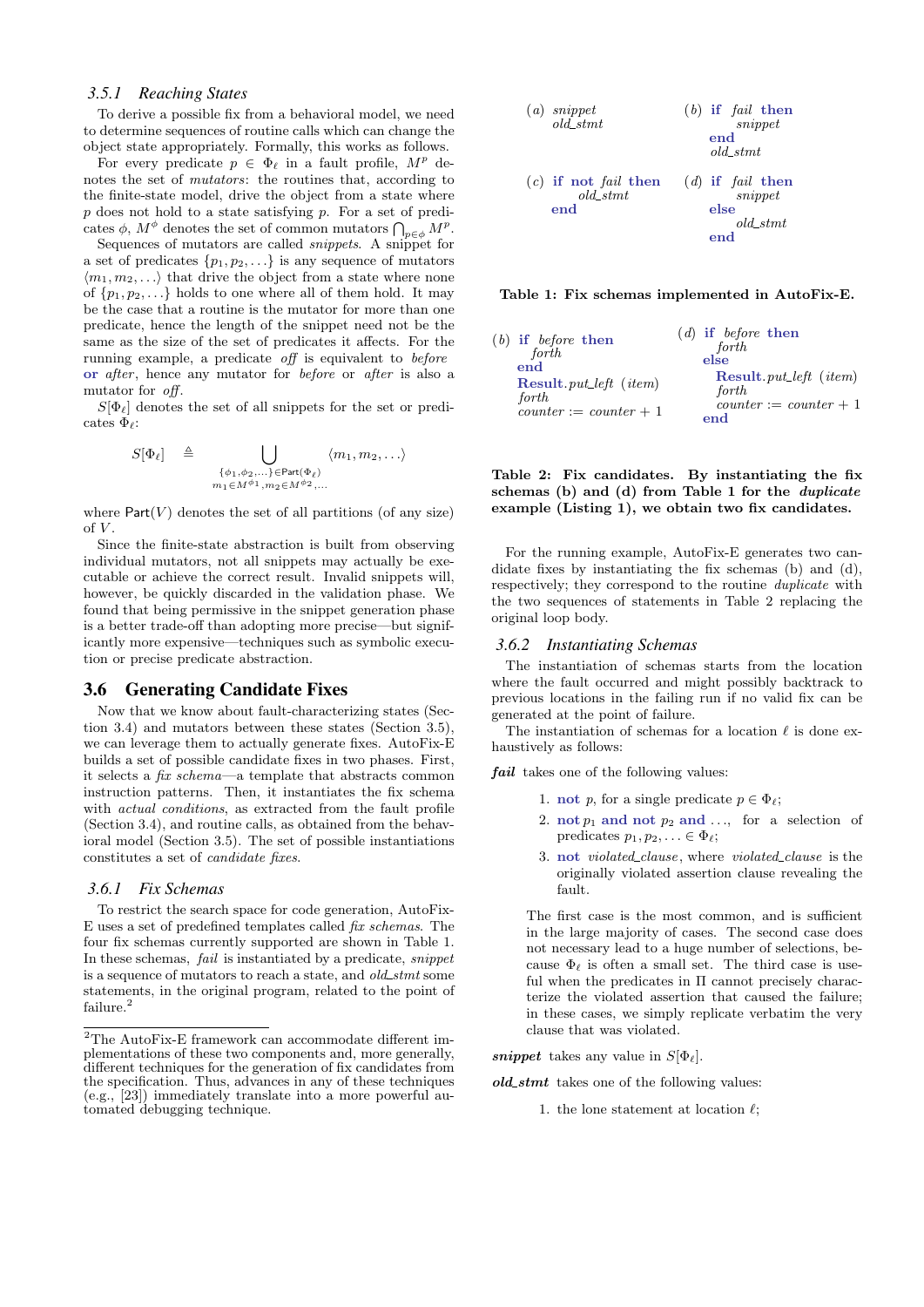2. the block of statements that immediately contains  $\ell$ .

Accordingly, the instantiated schema replaces the statement at location  $\ell$  or the whole block.

## 3.7 Linearly Constrained Assertions

In contract-based development, many assertions take the form of linear constraints—that is, an assertion consisting of boolean combinations of linear inequalities over program variables and constants. As an example of such linearly constrained assertions (or linear assertions for short), consider the precondition of the routine  $put\_i\_th$ , which inserts item v at position  $i$  in a sorted data structure:

put *i\_th* (v: G; *i*: *INTEGER*) require  $i > 1$  and  $i < count$ 

The precondition requires that  $i$  denotes a valid position in the range [1.. count], where count is the total number of elements in the structure.

As linear assertions are common in contracts, they require special techniques for fix generation in case they are violated. The rest of this section describes them succinctly and illustrates how they are integrated within the general automated debugging framework.

## *3.7.1 Fault Analysis*

The violation of a linear assertion occurs when a variable takes a value that does not satisfy the constraint. In the example, calling routine *put i th* with  $i = 0$  triggers a precondition violation.

A fix for a linear assertion violation should check whether the variable subject to the linear constraint takes a value compatible with the constraint itself and, in case it does not happen, it should change the value into a valid one. This means that we cannot treat linear constraints as atomic propositions, but we must "open the box" and reason about their structure. More precisely, it is important to determine what is a *variable* and what is a *constant* in a linear assertion. A variable is the parameter that must be changed  $(i$  in the example), while everything else is a constant—with respect to the constraint—and should not be modified (count and, obviously, 1 in the example).

If we can tell variables and constants apart, constraint solving can determine a valid value for variables: an extremal solution to the constraint, expressed as a symbolic expression of the constants. Finally, injecting the valid value into the routine using suitable fix schemas produces a candidate fix.

#### *3.7.2 Variable Selection*

Some heuristics can guess which identifiers occurring in a linear assertions are variables and which are constants. The heuristics assign a weight to each identifier according to the following guidelines; the identifier with the least weight will be the variable, and everything else will be a constant.

- Routine arguments in preconditions receive lower weights than other identifiers.
- In any assertion, an identifier receives a weight inversely proportional to the number of its occurrences in the assertion (e.g., appearing twice weights less than appearing once).

• Identifiers that the routine body can assign to receive less weight than expressions that cannot change.

To account for the imperfection of this weighting scheme, it is useful to introduce a bit of slack in the selection of the variable and trying out more than one candidate among the identifiers with low weights. If two different selections both work as a fix, the one with the lowest weight will eventually be chosen as the best fix in the final ranking of valid fixes.

#### *3.7.3 Fixes for Linear Assertions*

Fixes for linear assertions are generated in two phases: first, we select a value for the variable that satisfies the constraint, and then we plug the value into a fix schema and inject it in the routine under analysis.

Given a linear assertion  $\lambda$  and a variable v, we look for extremal values of v that satisfy  $\lambda$ . AutoFix-E uses Mathematica [17] to solve  $\lambda$  for maximal and minimal values of v as a function of the other parameters (numeric or symbolic) in  $\lambda$ . To increase the quality of the solution, strengthen  $\lambda$ with linear assertions from the class invariants which share identifiers with  $\lambda$ . In the example of  $put\_i_{\text{L}}th$ , the class invariant count  $\geq 0$  is added to  $\lambda$  when looking for extrema. The solution consists of the extremal values 1 and count.

We use the following schema to build candidate fixes for linear assertions.

if not constraint then new stmt else old stmt end

The violated linear assertion replaces constraint in the schema. The rest of the schema is instantiated as follows, for an extremal value ext for variable v.

- Precondition violation:  $old\_stmt$  is the routine invocation triggering the fault; *new\_statement* is a call to the same routine with  $ext{ certain}$  replacing v; the instantiated schema replaces the faulty routine invocation in the candidate schema.
- Postcondition or other assertion violation:  $old\_stmt$ is empty, new\_statement is the assignment  $v := ext$ , and the instantiated schema precedes the check statement or the end of the routine.

A faulty call  $put\_i_{t}th(x, j)$  is a case of precondition violation, which we would handle by replacing it with:

> if not ( $j \ge 1$  and  $j \le$  *count*) then  $put\_i\_th(x, 1)$ else  $put\_i\_th(x, j)$ end

# 3.8 Validating Fixes

The previous sections have shown how to generate a number of candidate fixes. But do these candidates actually correct the fault at hand? For this purpose, AutoFix-E runs all the candidates through the full set of test cases and retains those that pass all runs. A fix is valid if it passes all the (previously) failing test cases and it still passes the original passing test cases generated in the fault analysis. Given that the contracts constitute the specification, we can even call the fix a correction.

In the example of routine  $\text{d}$ *uplicate*, we generated two candidate fixes, shown in Table 2. These two candidates are now put to the test: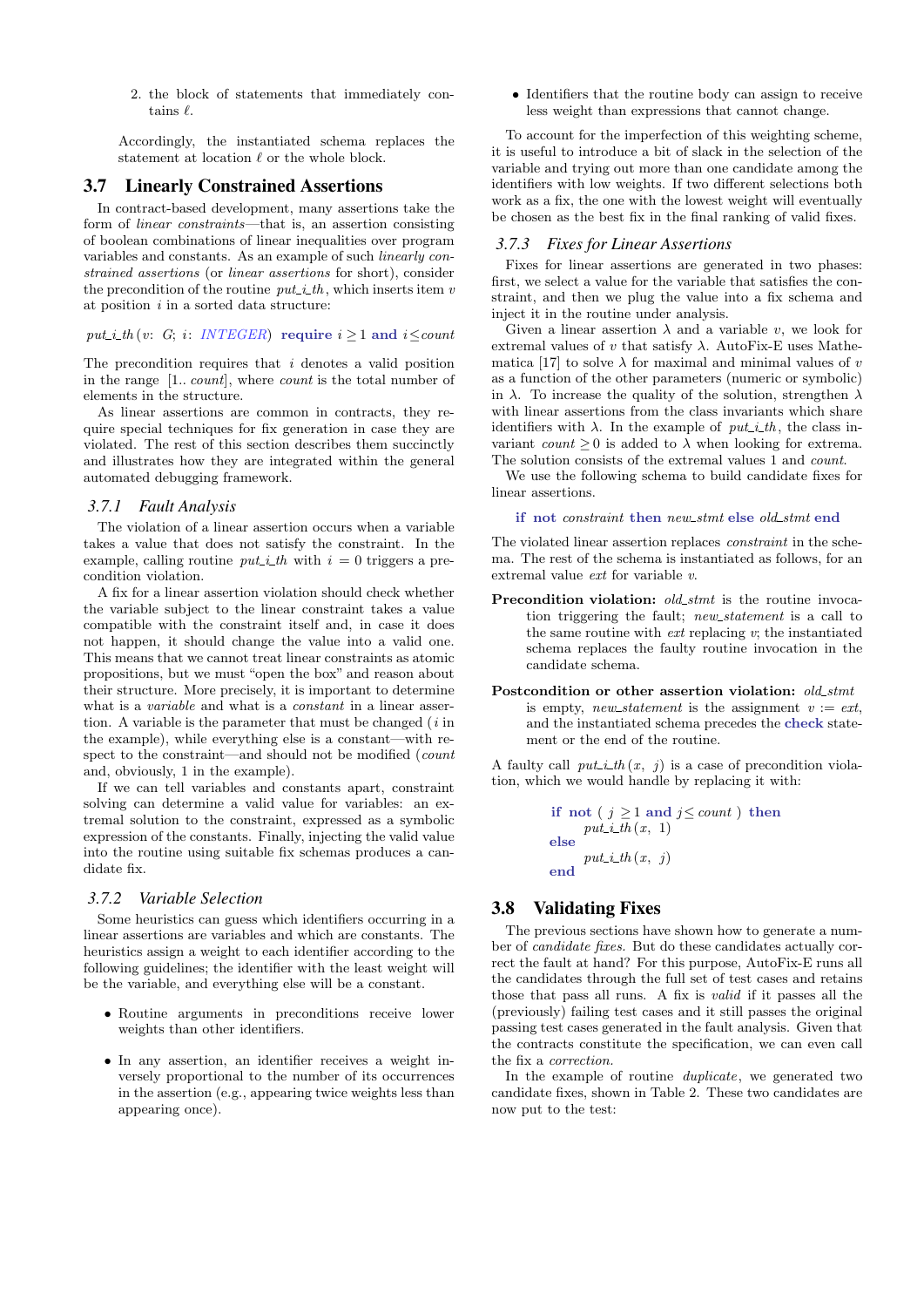• The left fix (b) still does not pass test cases where before holds. In test cases where the set is empty, the fix fails because the first call to forth makes after true, which causes the violation of the precondition require not after of routine forth at its second call.

The left fix also fails on non-empty sets because two consecutive calls to forth skip one element of the set; this misbehavior will cause a violation of the postcondition of routine *duplicate*.

• The right fix (d) of routine *duplicate* is instead a valid fix: it does not change the behavior of the loop if before is false, and it moves the cursor to the first element if before is true, so that all references to *item* are errorfree.

Consequently, fix (d) is retained, and finally suggested to the programmer as a valid fix (Listing 2).

# 3.9 Ranking Fixes

AutoFix-E often finds several valid fixes for a given fault. While it is ultimately the programmer's responsibility to select which one to deploy, flooding her with many fixes defeats the purpose of automated debugging, because understanding what the various fixes actually do and deciding which one is the most appropriate is tantamount to the effort of designing a fix in the first place. To facilitate the selection, AutoFix-E ranks the valid fixes according to two simple metrics, combining dynamic and static information.

The experiments in Section 4 will show that these metrics are sufficient to guarantee that, in the large majority of cases, a "proper" fix appears within the first five fixes in the ranking. Here "proper" refers to the expectations of a real programmer who is familiar with the code-base under analysis.

#### *3.9.1 Dynamic Metric*

Dynamic (semantic) metrics prefer fixes which modify the run-time behavior of passing test cases as little as possible; the intuition is that a good fix does not affect significantly the behavior of correct runs of the program.

The dynamic metric estimates the difference in runtime behavior between the fix and the original (faulty) program over the set of originally passing runs. It is based on state distance, defined as the number of argument-less boolean and integer queries whose value differ in two object states.

AutoFix-E sums the state distances over all routine exit points in all passing runs for the original and the fixed programs; the final figure gives the value of the dynamic metric.

#### *3.9.2 Static Metric*

Static (syntactic) metrics favor fixes with simpler textual changes; the smaller its value, the smaller the textual change in the source code. Fixes that introduce only minor textual changes are likely easier to understand and maintain, hence preferable—all else being equal—over more complex ones.

We use a simple static metric which combines four syntactic measures according to the formula:

$$
\widehat{\text{OS}} + 5 \cdot \widehat{\text{SN}} + 2.5 \cdot \widehat{\text{BF}}
$$

where each weighted factor is the normalized value of the corresponding syntactic measure. The weights have been determined empirically, while the four measures are defined as follows, with reference to the fix schemas in Table 1.

Old Statements  $OS$ : zero for the fix schemas  $(a),(b)$ , and the number of statements in old stmt for the fix schemas  $(c)$ , $(d)$ .

This factor measures the number of original instructions that the fix "encloses"; schemas (a) and (b) execute *old\_stmt* unconditionally, hence they score zero for this factor.

#### Snippet Size (SN): number of statements in *snippet*.

This factor measures the complexity of the new instructions used by the fix.

Branching Factor (BF): number of branches to reach old stmt from the point of injection of the instantiated fix schema.

This factor measures how deep does the fix "bury" the original instructions within the fix schema.

# 4. EXPERIMENTAL EVALUATION

This section reports on some experiments that applied AutoFix-E to several faults found in production software and provides a preliminary assessment of the quality of the automatically generated fixes.

# 4.1 Experimental Setup

All the experiment run on a Windows 7 machine with a 2.53GHz Intel dual-core CPU and 4 GB of memory. AutoFix-E was the only computationally-intensive process running during the experiments. On average, AutoFix-E runs for 2.6 minutes for each fault.

#### *4.1.1 Selection of Faults*

We run AutoFix-E on 42 faults detected by AutoTest in 10 data structure classes from the EiffelBase and Gobo libraries [9, 12]. Table 3 lists, for each class, its length in lines of code (LOC), its number of routines  $(\#R)$ , of boolean queries  $(\#B)$ , and the number of faulty routines  $(\#F)$ .

Table 3: Classes used in the experiments.

| Class                   | LOC   | $\rm \#R$ | #B | $\#F$          |
|-------------------------|-------|-----------|----|----------------|
| <b>ACTIVE_LIST</b>      | 2,547 | 155       | 16 | 3              |
| <i>ARRAYED_CIRCULAR</i> | 1,912 | 131       | 15 | 9              |
| <i>ARRAYED_LIST</i>     | 2,357 | 149       | 16 | 1              |
| ARRAYED_QUEUE           | 1,654 | 109       | 10 | 1              |
| <i>ARRAYED_SET</i>      | 2,705 | 162       | 12 | $\overline{2}$ |
| ARRAY                   | 1,354 | 93        | 11 | 5              |
| <b>BOUNDED_QUEUE</b>    | 876   | 63        | 11 | 4              |
| <b>DS_ARRAYED_LIST</b>  | 2,762 | 166       | 8  | 7              |
| LINKED_PRIORITY_QUEUE   | 2,375 | 123       | 10 | 3              |
| TWO_WAY_SORTED_SET      | 2,871 | 139       | 16 | 4              |

The selection covers varied types of faults (Table 4 groups them according to the type of assertion they violate), in routines of diverse complexity (Table 5, where the same routine can originate more than one fault).

## *4.1.2 Selection of Test Cases*

The selection of test cases for passing (and failing) runs can affect significantly the performance of automated debugging. To reduce this bias and to show that the whole chain "testing and debugging" can be fully automated, our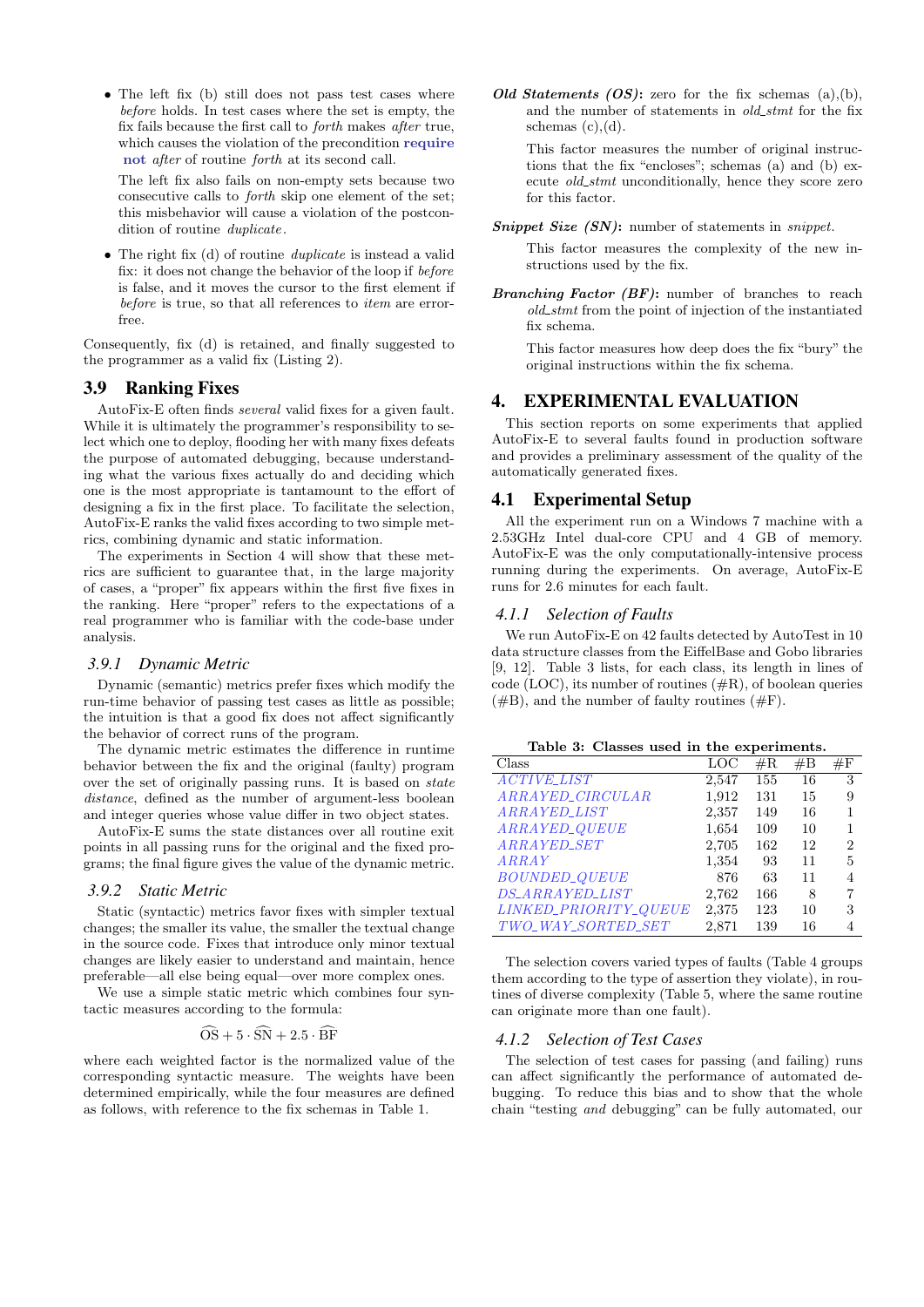Table 4: Types of faults and fixes.

| Type of fault   | $#$ Faults | $#$ Fixed   | $#$ Proper |
|-----------------|------------|-------------|------------|
| Precondition    | 24         | 11 $(46\%)$ | $11(46\%)$ |
| Postcondition   | 8          |             |            |
| Check           |            | $1(100\%)$  |            |
| Class invariant | 9          | 4 $(44\%)$  | 2(22%)     |
| Total           | 42         | 16(38%)     | $13(30\%)$ |

Table 5: Lines Of Code (LOC) of faulty routines.

| - LOC            |  |  | $1-5$ 6-10 11-20 21-30 31-40 <b>Total</b> |  |
|------------------|--|--|-------------------------------------------|--|
| $\#$ Rout. 15 11 |  |  |                                           |  |

experiments only use test cases generated automatically by AutoTest. AutoFix-E is allowed to discard test cases if they are "redundant" and do not add information to the finitestate abstraction; this filters out several test cases produced by AutoTest without affecting the quality of the generated fixes. In our experiments, the average number of passing and failing test cases for a fault is 9 and 6.5, respectively.

## 4.2 Results

Valid fixes. The column " $#$  Fixed" in Table 4 shows the number of faults for which AutoFix-E built at least one valid fix. The data shows that AutoFix-E works better on precondition and class invariant violations than on other types of fault. The reason probably lies in the greater simplicity of most preconditions—often consisting of a single boolean query—over postconditions.

Candidate fixes. The number of candidate fixes generated by AutoFix-E for a given fault varies wildly, ranging from just a couple for linear assertions up to over a thousand for assertion violations occurring within a complex loop. For the 16 faults which were fixed automatically, AutoFix-E generated an average of 165.75 candidates and 12.1 valid fixes per fault, corresponding to an average 25% of valid fixes per candidate.

Assertion forms. Table 6 correlates the form of a violated assertion—whether it is a single boolean query, an implication, a linear constraint, etc.—and the success of AutoFix-E in finding valid fixes for that form. For each assertion form, the second column reports the number of automatically fixed faults. AutoFix-E is most effective for simpler assertions consisting of a single boolean query or a linear constraint. In both cases, it is straightforward to track down the "causes" of a fault and there is a higher chance of finding routine calls that restore a valid state.

Table 6: Relationship between assertion form and valid fixes.

| Assertion form       | $#$ Faults | $#$ Fixed |
|----------------------|------------|-----------|
| Single boolean query |            | 5(83%)    |
| Implication          |            | $1(50\%)$ |
| Linear               |            | $5(71\%)$ |
| Other                | 27         | $5(19\%)$ |

Quality of fixes from a programmer's perspective. A valid fix is only as good as the test suite it passes. As a sanity check on the automatically generated fixes, we manually inspected the top five valid fixes for each fault, according to the ranking criterion of AutoFix-E. The rightmost column

of Table 4 counts the number of faults for which we could find at least one "proper" fix among the top five. A "proper" fix is one that fixes the bug without obviously introducing other bugs; it might still not be the best correction, but it is a significant improvement over the buggy code and not just a trivial patch. In all the experiments, whenever a proper fix exists it ranks first among the valid fixes, which gives us some confidence in the ranking criteria implemented in AutoFix-E.

As an additional preliminary assessment of the quality of the automatically generated fixes, we selected a few faults and asked two experienced programmers from Eiffel Software to write their own fixes for the faults. In 4 out of 6 of the cases, the programmers submitted fixes which are identical (or semantically equivalent) to the best fixes produced automatically by AutoFix-E.

As an example of multiple valid fixes for the precondition violation in routine *duplicate*, consider the following two fragments, replacing the loop (lines 12–16 in Listing 1).

| from                    | from                    |
|-------------------------|-------------------------|
| if before then          | if before then          |
| forth                   | start                   |
|                         | end                     |
| until  loop             | until  loop             |
| $--$ original loop body | $--$ original loop body |
| end                     | end                     |

AutoFix-E discovered these two valid fixes, but ranked them lower than the one presented in Section 2: the static metric prefers corrections that modify locations closest to the failing statement (inside the loop body in the example) over those modifying other statements (the from clause). The two new fixes are perfectly equivalent because forth and start have the very same effect on an object where before holds. Semantically, they are also equivalent to the one previously shown, as forth is executed only once because it is guarded by before. These two fixes, however, achieve a better run-time performance (in the absence of sophisticated compiler optimizations) as they check before only once. The expert programmers indeed suggested the rightmost one as a correction. The human preference for using start over the equivalent, in this context, forth is probably due to the name of the two routines, where start suggests a closer relation to the notion of before than forth does.

## 4.3 Theats to Validity

The following threats may influence the generalization of our results:

- All the classes used in the experiments are data structure related. Although they have various semantics and syntactic complexity, they could not represent program in general. The effectiveness of AutoFix-E may be quite different when applies to other classes.
- The assertions being violated in the examples may also reflect the particular contracting style of these libraries; for example they often refer to the notion of cursor in a data structure. We do not know if this might bias the results.
- The evaluation of proper fixes was done under the assumption that contracts present in classes are correct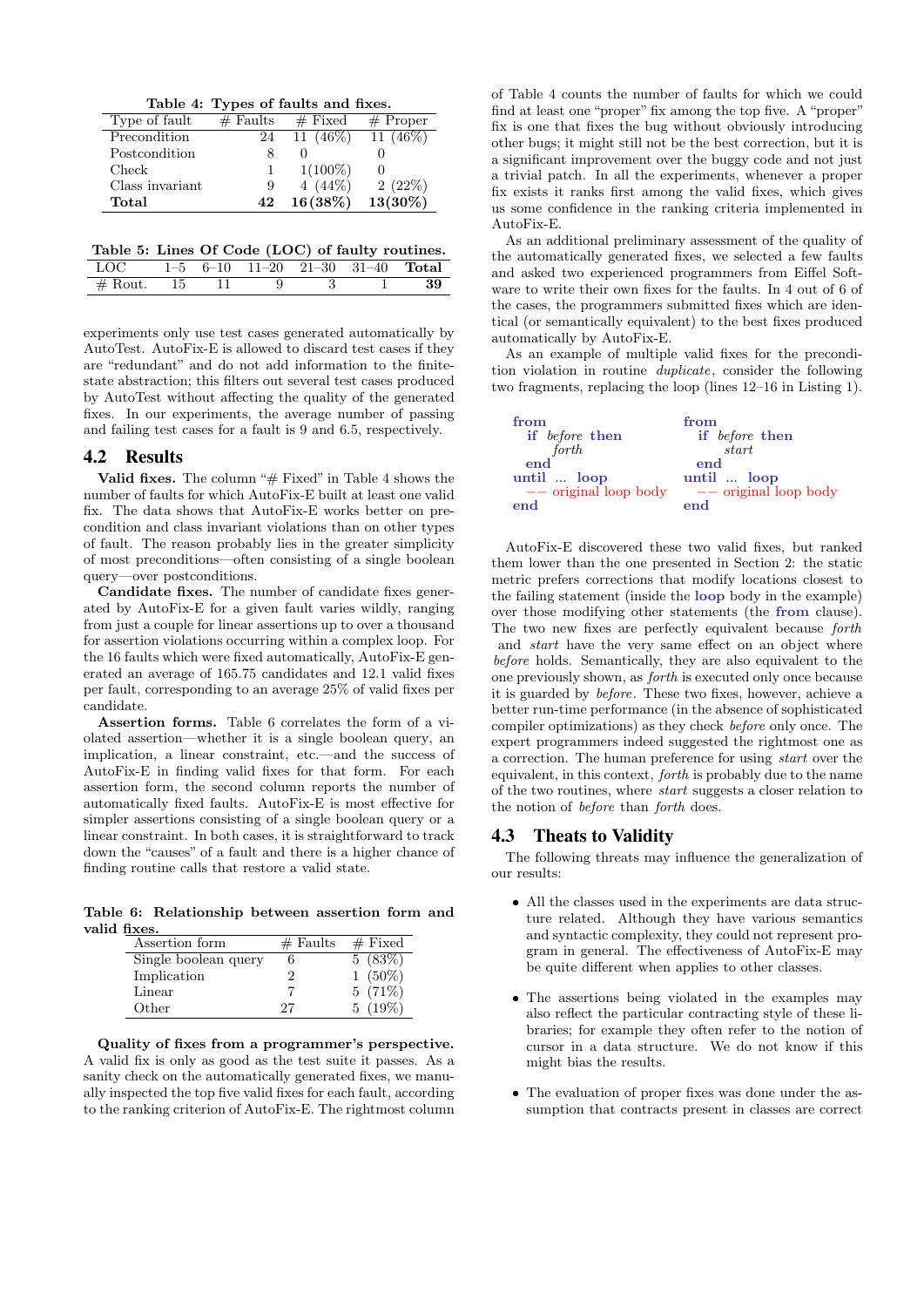and strong enough. This may not be true from the point of view of the library developers, hence, they may disagree with some fixes considered as proper here.

• We have not yet performed a large-scale retro-analysis of inferred fixes against fixes actually performed in the history of a project. This is part of planned future work.

# 5. RELATED WORK

This section reviews techniques that correct programming errors automatically by combining diverse software engineering techniques.

# 5.1 Restricted Models

Automated debugging is more tractable for restricted models of computations; a number of works deal with fixing finite-state programs automatically (see e.g., [18, 24]).

Abraham and Erwig developed automated debugging techniques for spreadsheets, where the user may introduce erroneous formulas. In [1], they present a technique based on annotating cells with simple information about their "expected value". Whenever the computed value of a cell contradicts its expected value, the system suggests changes to the cell formula that would restore its value to within the expected range. Their method can be combined with automated testing techniques to reduce the need for manual annotations [2].

## 5.2 Dynamic Patching

Some fixing techniques work dynamically, that is at runtime, with the goal of contrasting the adverse effects of some malfunctioning functionality and prolonging the up time of some piece of deployed software.

Data structure repair. Demsky and Rinard [7] show how to dynamically repair data structures that violate their consistency constraints. The programmer specifies the constraints, which are monitored at runtime, in a domain language based on sets and relations. The system reacts to violations of the constraints by running repair actions that try to restore the data structure in a consistent state.

Elkarablieh and Khurshid develop the Juzi tool for Java programs [10]. A user-defined repOk boolean query checks whether the data structure is in a coherent state. Juzi monitors repOk at runtime and performs some repair action whenever the state is corrupted. The repair action is based on symbolic execution and a systematic search through the object space. In a paper presenting ongoing work [16], the same authors outline how the dynamic fixes generated by the Juzi tool could be abstracted and propagated back to the source code.

Memory errors repair. The ClearView framework [22] dynamically corrects buffer overflows and illegal control flow transfers in binaries. It exploits a variant of Daikon to extract invariants in normal executions. When the inferred invariants are violated, the system tries to restore them from a faulty state by looking at the differences between the two states. ClearView can prevent the damaging effects of malicious code injections.

Exterminator [21] is another tool for dynamic patching of memory errors such as out-of-bound. It monitors repeated runs of a program and allocates extra memory to accommodate out-of-bound references appropriately.

# 5.3 Static Debugging

Static approaches to automated debugging target the source code to permanently remove the buggy behavior from a program.

Model-driven debugging. Some automated debugging methods — including the one in the present paper — rely on the availability of a finite-state abstraction of the program's behavior to detect errors and build patches.

Weimer [25] presents an algorithm to produce patches of Java programs according to finite-state specifications of a class. The main differences with respect to our work are the need for user-provided finite-state machine specifications, and the focus on security policies: patches may harm other functionalities of the program and "are not intended to be applied automatically" [25].

Machine-learning-based debugging. Machine-learning techniques can work in the absence of user-provided annotations, which is a big advantage to analyze pre-existing legacy code in languages such as C or Java.

Jeffrey et al. [14] present BugFix, a tool that summarizes existing fixes in the form of association rules. BugFix then tries to apply existing association rules to new bugs. The user can also provide feedback — in the form of new fixes or validations of fixes provided by the algorithm — thus ameliorating the performance of the algorithm over time.

Other authors applied genetic algorithms to generate suitable fixes. Arcuri and Yao [3] use a co-evolutionary algorithm where an initially faulty program and some test cases compete to evolve the program into one that satisfies its formal specification.

Weimer et al. [26] present a genetic algorithm that takes as input an unannotated program, a set of successful test cases, and a single failing one. After rounds of evolution, the program changes into one that passes all test cases, including the previously failing one. [26] mitigates the limited scalability of genetic algorithms by only producing changes that re-use portions of code available elsewhere in the program and that are limited to the portions of code that is executed when the bug occurs. This, however, requires that the failing execution path is different than the successful execution path, a restriction which does not apply to our approach. Another limitation of [26] resides in its sensitivity to the quality (and size) of the provided test suite, an effect which is much more limited in our approach where random testing techniques can generate a suitable test suite automatically.

Axiomatic reasoning. He and Gupta [13] present a technique that compares two program states at a faulty location in the program. Unlike our work, [13] computes these characterizations statically with weakest precondition reasoning. The comparison between the two program states illustrates the source of the error; a change to the program that reconciles the two states fixes the bug. Besides the apparent high-level similarities between the approach of [13] and ours, there are several important details that differ. First, weakest precondition reasoning requires a very detailed postcondition (e.g., full functional specifications in first-order logic), which also limits scalability. In addition, [13] computes patches by syntactically comparing the two program states; this restricts the fixes that can be automatically generated to limited changes in expressions (for example in off-by-one errors).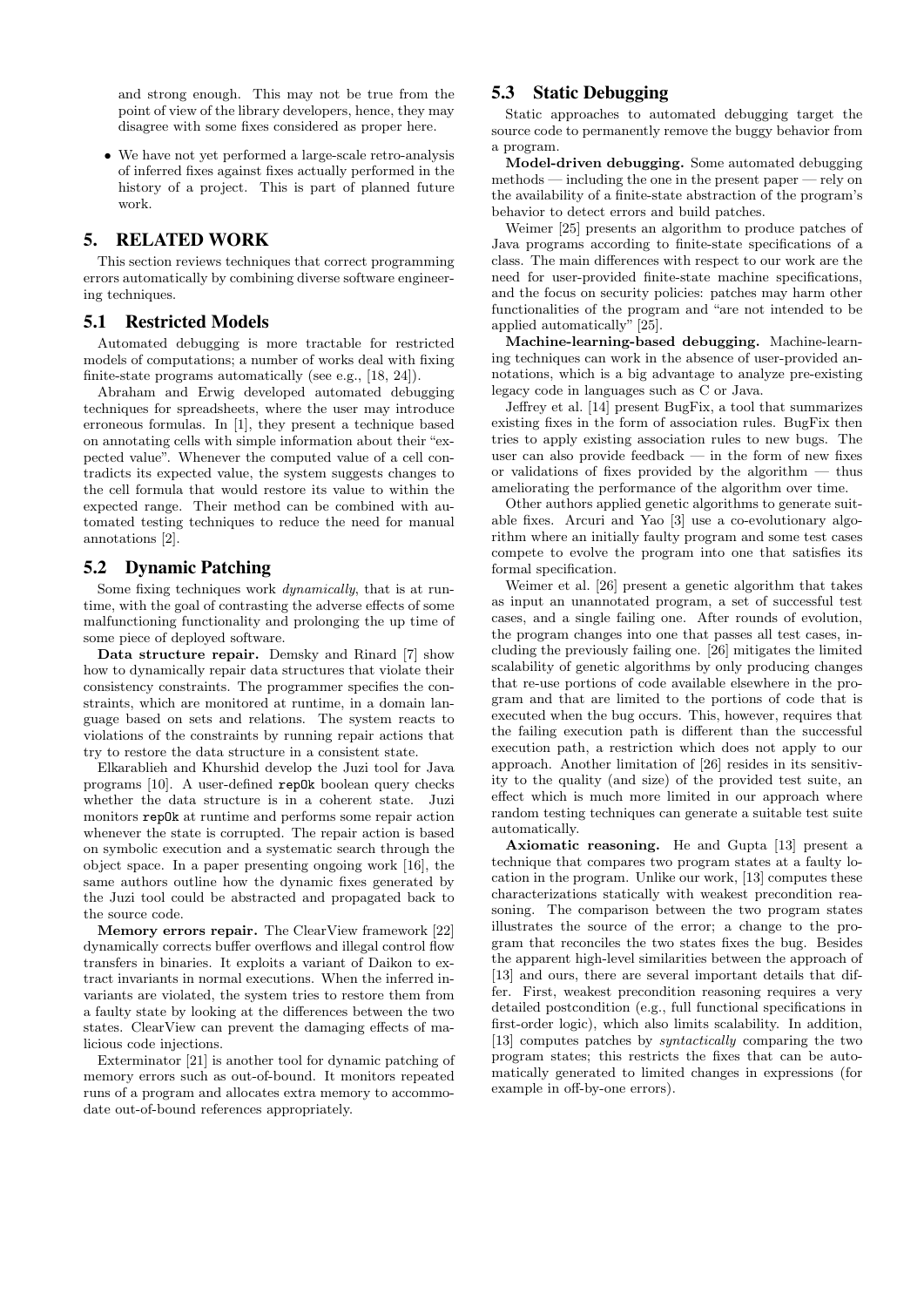# 5.4 Own Earlier Work

In [5], Dallmeier, Zeller, and Meyer presented Pachika, a tool that automatically builds finite-state behavioral models of a set of passing and failing test cases of a Java class. A fix candidate is then a modification of the model of failing runs which makes it compatible with the model of passing runs. In practice, Pachika can insert new transitions or delete existing transitions to change the behavior of the failing model.

While Pachika and AutoFix-E share common origins as part of the joint AutoFix project (such as behavior models, state abstraction, and creating fixes from transitions), AutoFix-E brings several advances, which constitute the contributions of this paper. The main contribution is that AutoFix-E leverages user-provided contracts integrating them with dynamically inferred information; this shapes and impacts all stages of fix generation (Section 3). In addition, the concepts of fix schemas (Section 3.6), linear assertions (Section 3.7), and ranking fixes (Section 3.9) are unique to this paper. All these contributions implies a greater flexibility in accommodating different templates, more complex types of fix actions, and a much higher effectiveness and efficiency in generating fixes.

# 6. FUTURE WORK

Despite our successes, much remains to be done in automatic fix generation as in our own tool. Our future work will focus on the following topics:

- Retro-analysis. For further validation of the approach, we plan to run a systematic application of AutoFix-E on the history of fixed bugs in representative projects, to compare the results with the fixes that developers actually applied.
- Contract-less environments. In the absence of contracts, defects are much harder to locate. We want to leverage dynamic invariants and state models to identify likely violations and derive locations for potential fixes.
- Predicate selection and instantiation. If one only includes predicates that are relevant to a particular fault in the state model, this can result in fewer, yet more relevant fixes to be generated. Also, the current implementation of AutoFix-E does not instantiate fix schemas with more than one predicate at a time; all these options are on our agenda.
- Improved behavior models. Our technique relies on boolean queries to build a state model (Section 3.3), hence it works poorly for classes without boolean queries or such that boolean queries do not capture effectively salient features of the object state.
- Dependence on executions. We build a finite-state behavioral model using test runs randomly generated by AutoTest (Section 3.5). This might lead to inconsistent or biased behavioral models, which would then generate ineffective or needlessly complicated snippets. The current implementation reduces the chances of this happening to a minimum with validation (Section 3.9) and by empirically limiting the maximum admitted length of a snippet to a small number (typically

two or three instructions). We want to apply more sophisticated techniques to build the behavioral model maybe with some soundness or minimality guarantee to improve performances.

- Enriching the execution space. As "causes" for a fault are tracked down by comparing abstract object states during passing and failing runs, it is impossible to work on a single fault report without a sufficient number of passing runs. Of course, it is always possible to use automated random testing to build a sufficient number of passing test cases. This limitation does not apply to linear constraints, which we handle differently (Section 3.7).
- Alternate fault types. We only handle faults in the form of assertion violations. We plan to extend our approach to consider different kinds of faults, such as Void dereferencing, integer overflow, I/O errors, etc.
- Faults in contracts. We assume contracts are correct, but some faults may require a fixing of the contracts themselves. We are working on ways to track down this type of faults.
- Improved numerical constraints. For numerically constrained assertions, we only generates fixes involving minimal or maximal values. While this choice is empirically effective, more subtle faults may require the usage of non-extremal values.
- Finding the best fix. We use very simple metrics to rank valid fixes; more research in this line is expected to boost the quality of the ranking—and to determine what makes one fix "better" than another. One interesting approach is to look at known histories of changes and fixes to leverage this history for generating similar fixes.

# 7. CONCLUSIONS

In the past decade, automated debugging has made spectacular advances: First, we have seen the raise of methods to isolate failure causes automatically; then, statistical methods were devised that highlight likely failure locations. Now, we have reached a state where "automated debugging" truly deserves its name: we can actually attempt to automatically generate fixes.

Our experiences with AutoFix-E show that this goal is within reach: out of 42 faults found by AutoTest in two widely used Eiffel libraries, AutoFix-E proposes successful fixes for 16 faults. Since the entire process is fully automatic, this means that in 16 cases, the programmer's load could be reduced to almost zero. Note that we say "almost zero" here, as we still assume that a human should assess the generated fixes and keep authority over the code. One may also think of systems that generate and apply fixes automatically; the risk of undesired behavior may still be preferred to no behavior at all, and can be alleviated by a strong specification in terms of contracts. The present work is aimed at building the base technology and not at resolving such questions, obviously important, about how best to use it as part of a development environment and a development process. Availability. The AutoFix-E source code, and all data and results cited in this article, are available at: